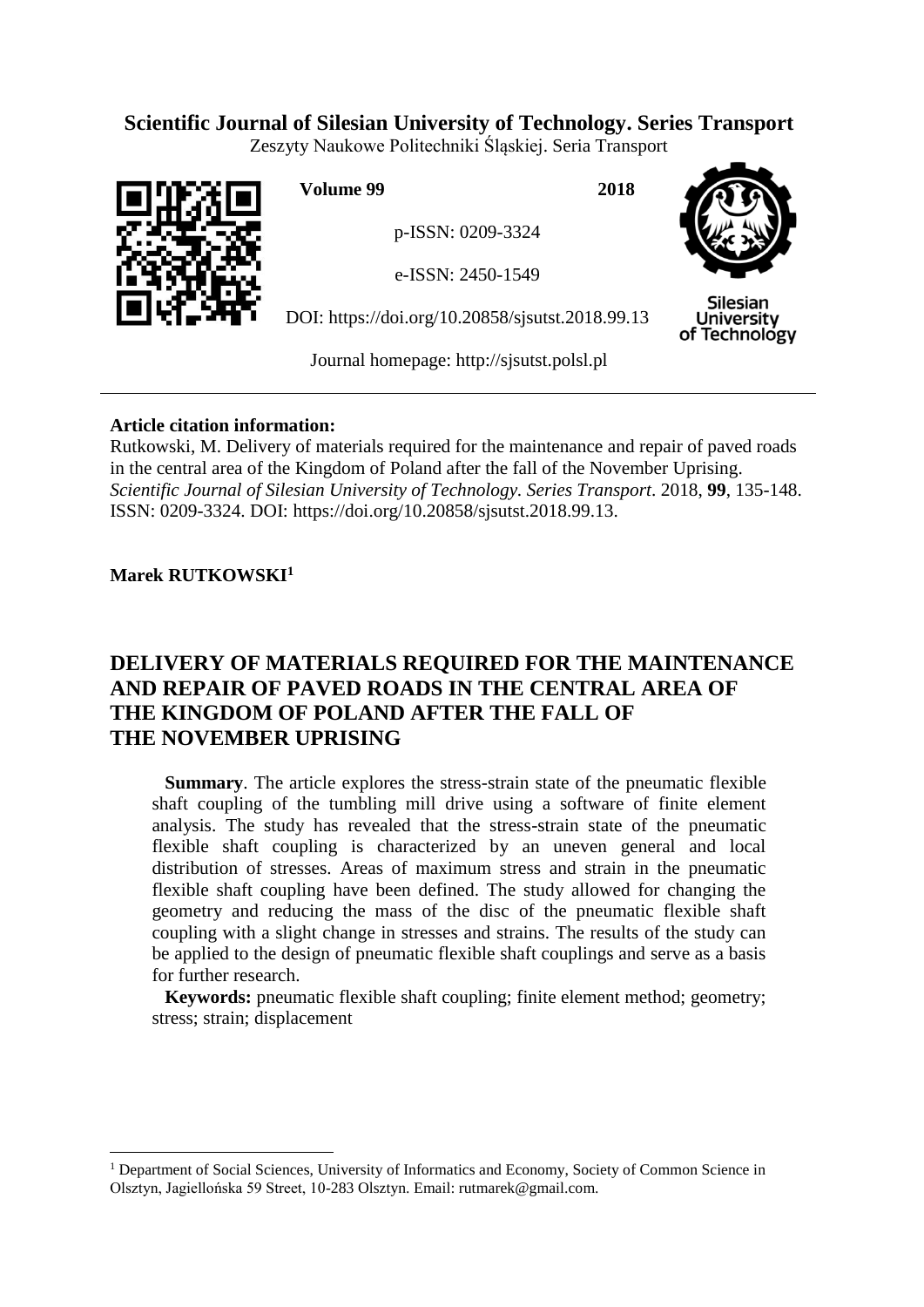### **1. PUBLIC TENDER PROVISIONS RELATING TO THE DELIVERY OF MATERIALS FOR THE CONSERVATION AND REPAIR OF THE KINGDOM OF POLAND'S MAIN ROADS IN LIGHT OF THE ADMINISTRATIVE COUNCIL'S DECISION OF 28 MAY 1833**

Although, in the Vienna Congress Kingdom of Poland, detailed provisions regarding THE auction of supplies of materials for the conservation and maintenance of the country's main roads were carefully prepared and introduced, in the initial period of the so-called Ivan Paskevich period, tenders were generally held according to the Administrative Council's decision of  $16/28$  May  $1833^2$ .

The entire procedure was usually practically carried out in such a way that the Department of Industry and Trade of the Government Committee for Internal, Spiritual and Public Enlightenment Affairs gave notice to the general public of the exact amount of materials required in a given year for the proper maintenance of roadways. Usually, these specifications were limited to a description of the provision of certain amounts of "natural or artificial gravel", as well as "the amount of the remaining former deliveries of stone material that had to be crushed at a particular stretch of the road(s)". Most often, such information was provided with a clause stating that the government reserved the right to increase or decrease the amount of required stone material, although by no more than one third of the general amount previously announced<sup>3</sup>.

The relevant data were usually printed, at the end of each year, in the relevant provincial journals, in order to notify entrepreneurs about the exact date and place concerning each tender and the conditions, or rather possibilities, for entering the whole auction process. Thus, it can be easily stated that a period of just over two weeks was usually considered to be quite sufficient for a wide range of industrialists to prepare the necessary documentation and submit their offers. As for the rules, the declarations sent after the fixed date, even if they were sent directly to ministerial offices (i.e., to the supervising authority of any activity in the field of transportation with the Government Committee for Internal, Spiritual and Public Enlightenment Affairs), had to be considered invalid, even if they "were more favourable than others". The last clause, at the same time, suggested that even those offers that arrived after the pre-term deadline would be somehow carefully studied by the state administration. Incidentally, it seems that such strange behaviour turned out to be the norm in the postuprising kingdom. Nevertheless, it was a rather common and fully accepted practice among entrepreneurs to submit their offers in sealed envelopes, which were addressed to individual voivodeship local authorities, or provincial commissions, and marked with the wording, "Declaration for bidding on N to be held on day N".

The decision of the Administrative Council of 16/28 May 1833 specified the scope of the data that any offer to supply materials required for the maintenance of roads should typically contain. Namely, each entrepreneur was required to include the following in his written offer: a) his name, surname and place of residence; b) the date and place of writing out the declaration;

c) a statement on his submission to all stipulations and reservations specified in the terms of the public tender; d) confirmation given by the local treasury census bureau concerning the deposit of the sum of money (bid bond) required to participate in the auction.

<sup>2</sup> *Official Journal of Mazovian Voivodeship*, 2 December 1833, No. 115: 1679. *Official Journal of Mazovian Voivodeship*, 24 August 1835, No. 205: 1053, 1055-1056.

<sup>3</sup> *Official Journal of Mazovian Voivodeship*, 2 December 1833, No. 115: 1667.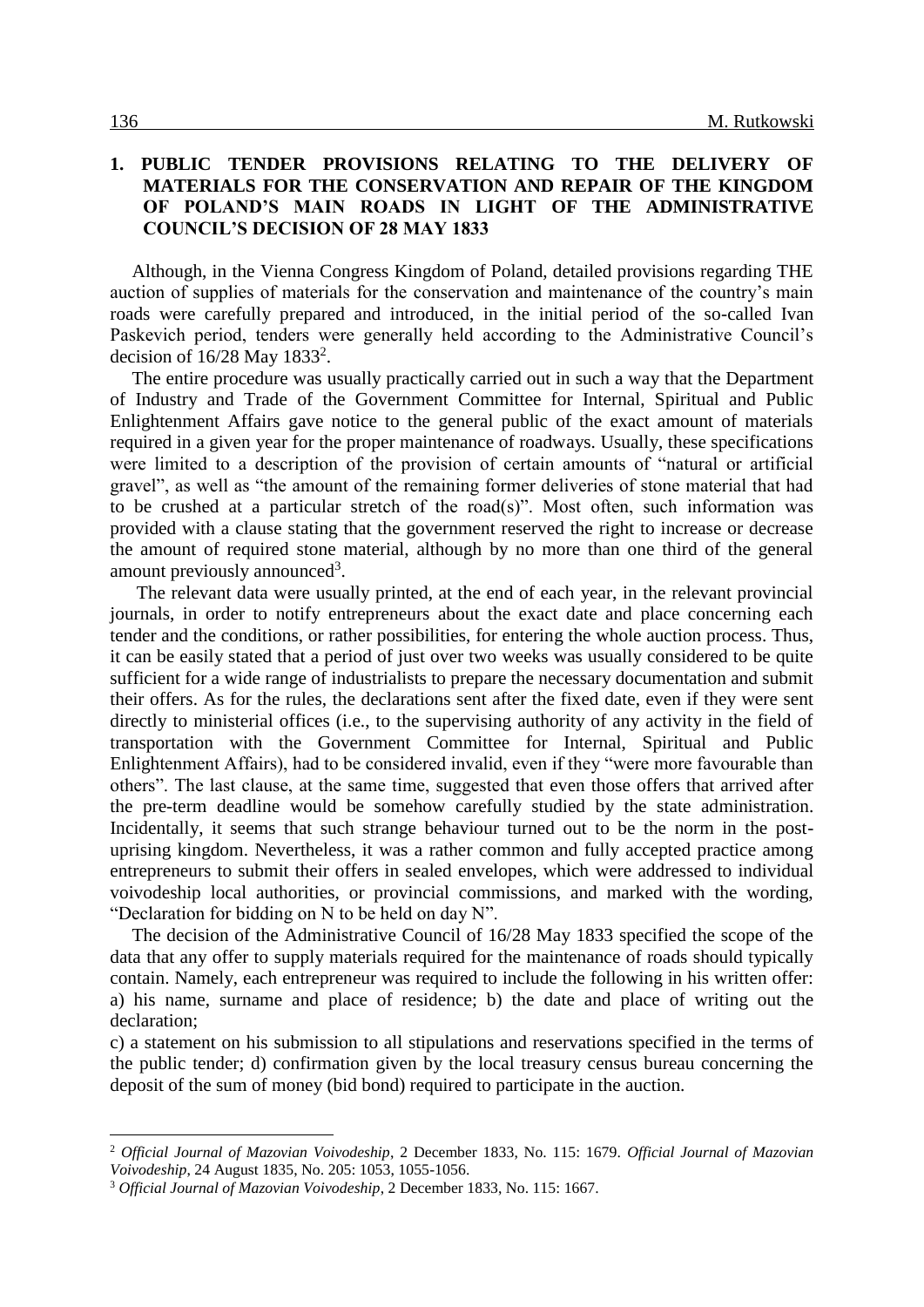It was extremely important to provide some specific data in the declaration referring to the "space" of the paved road, which the applicant proposed to repair/maintain, and the exact number of cubic fathoms of natural or artificial gravel (saber), expected to be provided by him. It was also necessary to state the amount of stones that the entrepreneur agreed to crush in order to produce the so-called ordinary artificial gravel. The authorities, in particular, clearly demanded that everyone participating in public tenders should write down the specific amount of money (in Polish currency) that the bidder expected to receive in return for delivering one cubic metre of natural gravel, as well as the amount for the supply of one cubic fathom of artificial gravel. Similarly, the cost of one cubic fathom of crushed "public treasury" (i.e., owned by the state) stones had to be specified separately. The numbers given were to be written in letters, i.e., in whole words.

It was often customary that participation in the tender organized for the supply of materials needed for the maintenance of roads was confirmed by post. The bid bond could also have been paid in the same way. Therefore, the Administrative Council decided on 28 May 1833 that individuals submitting their offers must clearly specify in their declaration whether, in the event of losing the tender, they expected the amount of the deposit paid to be returned in the same (postal) way, or whether their bit bond was to be "kept until the entrepreneurs' personal appearance". The legislator provided the possibility of accepting only those declarations that were written "with no doubts", without any deletions, and signed by the applicant himself. Failure to meet any of the above conditions made the declaration invalid according to the power of the law.

The amount of the bid bond enabling participation in the tender for the supply of materials needed for the maintenance of Polish paved roads was usually set at one tenth of the declared value of the entire "transportation project", the complete performance of which was declared by the applicant. The authorities were obliged to calculate this amount according to the price offered by the entrepreneur himself. The bid bond was paid to the local voivodeship main office or the district taxation office. Only a receipt issued by either of these two institutions and attached to the declaration constituted proof of payment of the deposit. The required sums were expected to be paid "in real money". It was also possible to submit mortgage bonds from Warsaw's Land Credit Cooperative Society, set up in 1825, i.e., a mortgage lending institution for bigger landowners. The value of these bonds was calculated according to the nominal value stated by the local stock exchange market description, which was valid at the relevant time.

Any initial information about tenders for the delivery of stone materials for road maintenance and conservation had to be subsequently supplied to the offices of individual provincial commissions or the Directorate of Land and Water Communications in Warsaw. These data were to relate to the terms "regarding the delivery dates, and other details of contracts, eventually to alter<sup>34</sup>.

#### **2. PRIMARY PUBLIC TENDERS FOR THE SUPPY OF STONE MATERIALS FOR NECESSARY REPAIR AND MAINTENANCE OF PAVED ROADS AFTER THE NOVEMBER UPRISING**

The introduction by Warsaw's Administrative Council in May 1833 of some new and detailed bidding regulations did not mean that, before that date, there were no public tenders

<sup>4</sup> *Official Journal of Mazovian Voivodeship*, 2 December 1833, No. 115: 1678-1680.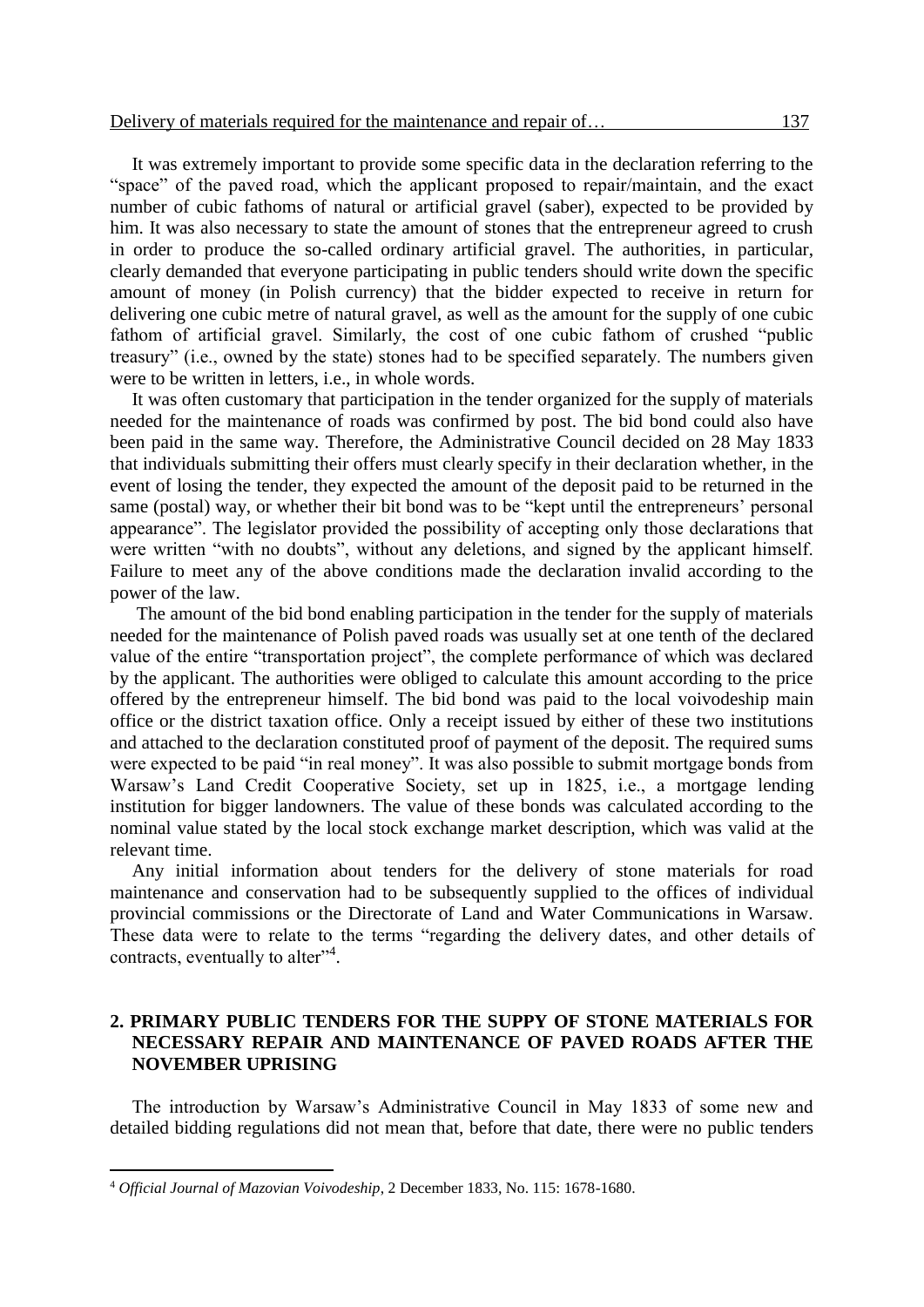for the supply of materials necessary for the proper maintenance of roads in areas occupied by the Russian First Active Army in the Kingdom of Poland. On the contrary, at the very beginning of the post-revolutionary period, i.e., after the suppression by the Russians of the Polish November Uprising of 1831, the invading tsarist occupying authorities decided to allow the Polish autonomous administration to take some measures to secure the condition of the main roads in the kingdom, with a special emphasis on Mazovian Province, which was the most important economically and strategically. Thus, initially, on 3 January 1832, the Ministry of Interior, i.e., the Government Commission for Internal Affairs and Police, issued a Rescript No. 2 821/1 792 (numbered since 16 September 1831) ordering the auction of materials necessary for the "preservation" of roads located in the Mazovian Voivodeship, and especially in the vicinity of the capital, Warsaw.

As a result, according to the note given by the Mazovian Voivodeship Committee of 13 January 1832 and signed by Presidential Secretary Kożuchowski, these bids were set to take place in the commission's office, located at 646-647 Przejazd Street. They were to be carried out personally by the Provincial Commissioner of the Mazovian Administrative Department. With the apparent difficulty in becoming acquainted with the exact conditions of the tender simply by reading official journals (it was, however, possible to know the terms of the bid by personally visiting the offices of the Mazovian Provincial Committee), it was announced that, in order to participate actively in public tender, it was necessary to present a paid tender deposit equal to one tenth of the amount of the contract being auctioned. The very date of the two bids was set for 1 and 2 February 1832, at 10 a.m. on each day. What was extremely important was that the legislator somehow anticipated the possibility of not securing bids that were acceptable to the government. Thus, it was stated, expressis verbis, in the bidding conditions that "if till the noon of each day no competitor would appear in the office equipped with the proof of a previously paid bid bond ... then the bidding protocol would be inevitably closed"<sup>5</sup> . Indeed, the worst expectations became a reality, as it soon turned out that "the bidding for the delivery of materials for the preservation of paved roads in this voivodeship did not reach its goal and result". Under these circumstances, on 17 February 1832, the Government Commission for Internal Affairs and Police issued Rescript No. 766, ordering preparations to take place throughout the rest of February and the beginning of March 1832 concerning any further tenders for the delivery of materials necessary for the proper maintenance of Mazovian Voivodeship and Warsaw circumference roads.

In connection with the above, the Warsaw Voivodeship Commission issued, for publication in several official national periodicals, some announcements on the planning of such in-kind bidding with regard to the submission of sealed declarations by bidders. The place for submitting declarations and conducting the entire tender, as well as the person solely responsible for conducting it, obviously remained unchanged. The same applied to the time division of the tender, which was split into two instalments, to be implemented on 8 and 9 March 1832. Entrepreneurs once again had to deposit, in cash, a bid bond to the value of one tenth of the entire contract and deliver (by 1 p.m. on each auction day) it "sealed in an envelope, and written without any corrections declaration", along with the final proposal for the exact amount of money required to deliver stone materials to one of road stations listed in the tender.

According to the remarks of the Mazovian Voivodship Commission of 23 February 1832, its President Rajmund Rembieliński warned entrepreneurs of the possibility of receiving

<sup>5</sup> *Universal Journal*, 22 January 1832, No. 21: 82.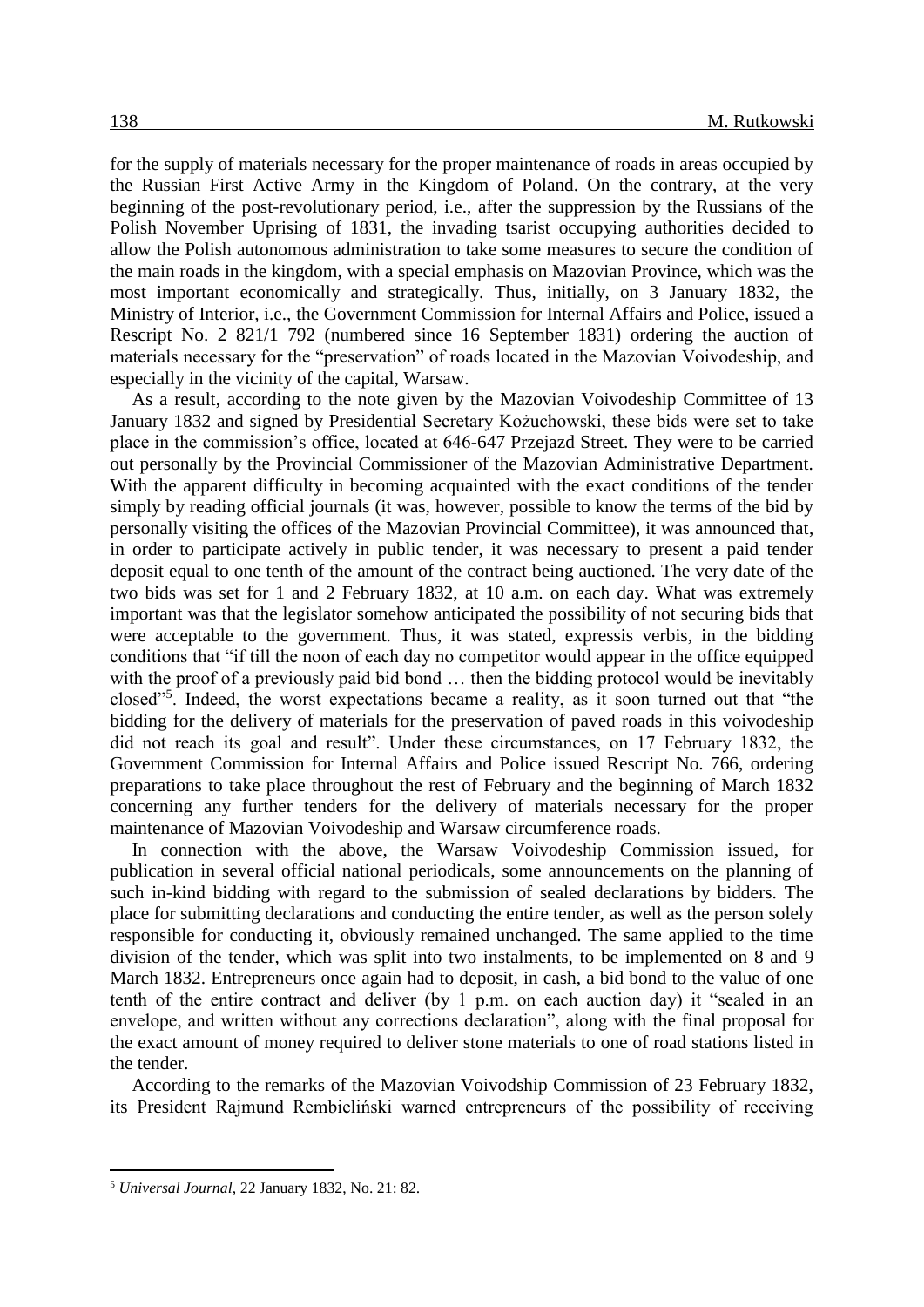bidding offers that did not contain the exact "percentage" of the proposed withdrawal of a competitor from the original bid amount<sup>6</sup>.

The entire public tender offer related to the public procurement event on 8 and 9 March 1832 was as follows.

Tab. 1.

The public tender for the delivery of natural or artificial gravel and stones necessary for the maintenance of main roads in the Mazovian Voivodeship in 1832, according to the public tender of 8 March 1832<sup>7</sup>

| Route                                                                                                                                                                                   | Fathoms<br>of natural<br>gravel | Fathoms of<br>artificial<br>gravel | Fathoms of<br>crushed stones | Sum for one<br>fathom (in<br>Polish zlote,<br>grosze) |
|-----------------------------------------------------------------------------------------------------------------------------------------------------------------------------------------|---------------------------------|------------------------------------|------------------------------|-------------------------------------------------------|
| I. Lublin route<br>a) from Warsaw to Piaseczno<br>II. Cracow route<br>a) from Warsaw to Sękocin<br>- from Versts 1-4 inclusive                                                          | 137                             | 275                                | 402                          | 86, 22<br>75/75                                       |
| III. Roads around Warsaw<br>a) Wilanów road<br>b) Młociny road<br>c) Bielany and Marymont roads<br>d) Powązki road<br>e) Wołyń Military Guard road<br>f) Lithuanian Military Guard road | 22<br>119<br>66<br>28<br>3<br>7 |                                    |                              | 78, 22<br>60<br>60<br>60<br>60<br>60                  |

Tab. 2.

The public tender for the delivery of natural or artificial gravel and stones necessary for the maintenance of main roads in Mazovian Voivodeship in 1832, according to the public tender of 9 March 1832<sup>8</sup>

| Route                                                                                                     | Fathoms<br>of natural<br>gravel | Fathoms<br>οf<br>artificial<br>gravel | Fathoms of<br>crushed<br>stones | The sum for one<br>fathom (in Polish)<br>zlote, grosze) |
|-----------------------------------------------------------------------------------------------------------|---------------------------------|---------------------------------------|---------------------------------|---------------------------------------------------------|
| I. Poznań route<br>a) from Warsaw to Błonie<br>b) from Blonia to Sochaczew<br>c) from Sochaczew to Łowicz | 492<br>472                      | 111                                   | 471                             | 66, 22/66, 22<br>36<br>22                               |

<sup>6</sup> *Universal Journal*, 3 March 1832, No. 61: 248-249.

<sup>7</sup> *Universal Journal*, 3 March 1832, No. 61: 248.

<sup>8</sup> *Universal Journal*, 3 March 1832, No. 61: 248-249.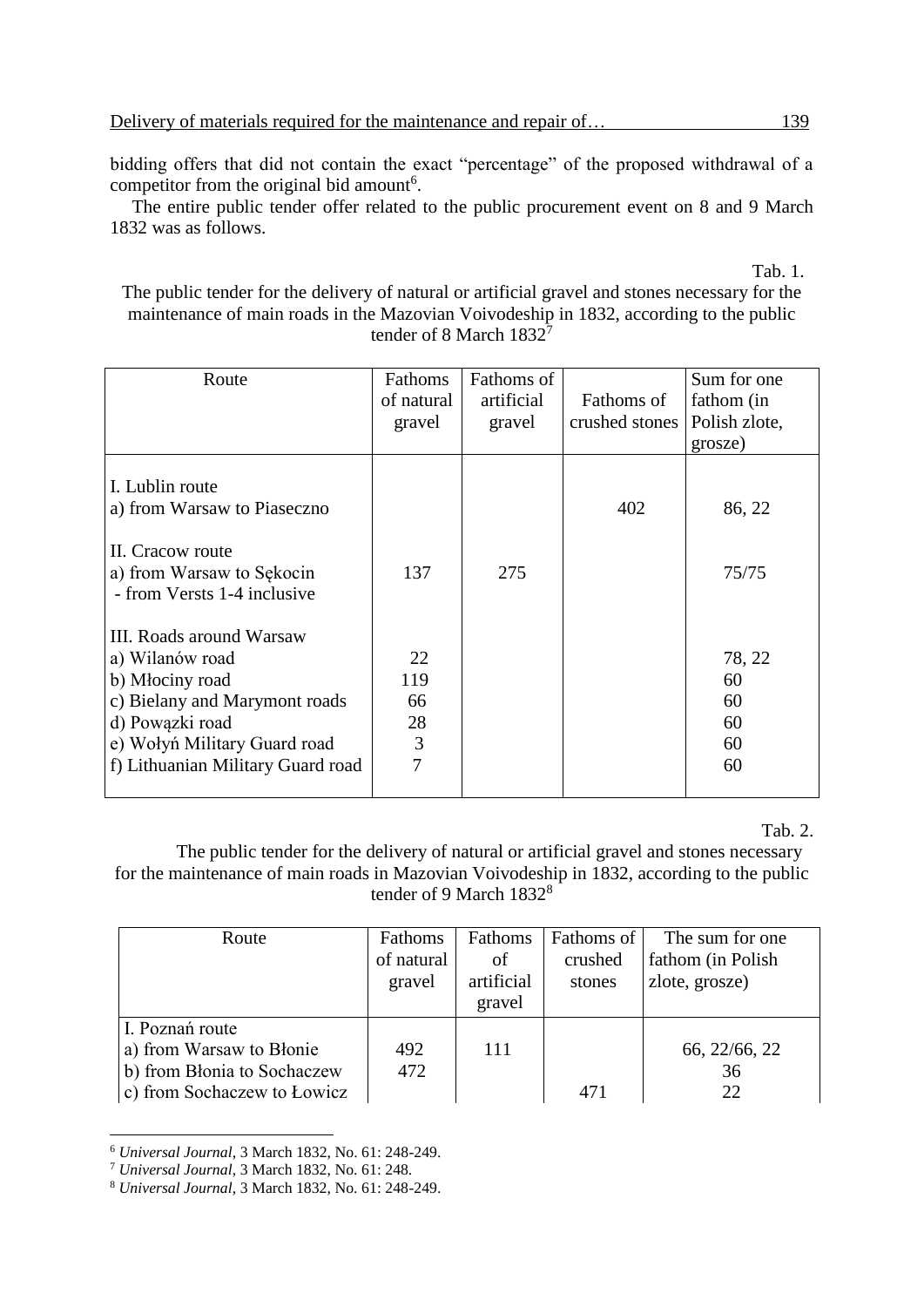| d) from Lowicz do Zduny      | 167 | 29, 25 |
|------------------------------|-----|--------|
| e) from Zduny to Belno       | 135 | 22     |
| f) from Belno do Kutno       | 144 | 22     |
| g) from Kutno do Krośniewice | 122 | 22     |
| h) from Krośniewice to       |     |        |
| Kłodawa                      | 223 | 22     |
| i) from Kłodawa to Choiny    | 140 | 22     |
|                              |     |        |
|                              |     |        |

The authorities also stipulated that the gravel intended for the proper maintenance of roads circumferencing the capital (including the Młociny, Bielany and Marymont routes) and some military camp roads had to be excavated and transported from the state-owned Młociny Mine. On the other hand, in order to deliver gravel to the section of the Kalisz-Poznań route, especially in the area stretching from the Błonie locality to the town of Sochaczew, it was necessary to dig gravel out of the terrain belonging to another state-owned facility, Topolowo Mine. However, when any bidder offered to provide gravel material from his own mining area, he would receive priority status in winning the tender. This was the case even if a competitor's prices were slightly higher than those offered to entrepreneurs who intended to supply gravel from the state mines<sup>9</sup>.

#### **3. DELIVERIES OF STONE MATERIAL FOR ROAD MAINENANCE AND REPAIR IN MAZOVIAN VOIVODESHIP FOR 1834**

In the *Official Journal of the Mazovian Voivodeship*, printed on 2 December 1833, a summary by the Government Commission for Internal, Spiritual and Public Enlightenment Affairs was presented, which include a preliminary illustration of the amount of stone material, necessary for the proper maintenance of paved roads in this region of the country through the whole of 1834. This specification included: a) natural and artificial gravel; b) possible selection of these two types of gravel; c) chipping (crushed stone or rock) or remains from the former supply of stones. The Ministry of Interior simultaneously reserved the right to increase or reduce by one third the quantity of the ordered deliveries and works $10$ .

Tab. 3.

The public tender for the delivery of natural or artificial gravel and crushed versions of previously supplied stones necessary for the maintenance of main roads in Mazovian Voivodeship in 1834<sup>11</sup>

| Route | Fathoms    | Fathoms    | <b>Fathoms</b> Fathoms |         |
|-------|------------|------------|------------------------|---------|
|       | of natural | of         | of                     | ΟĪ      |
|       | gravel     | artificial | natural                | crushed |
|       |            | gravel     | or                     | stones  |
|       |            |            | artificial             |         |
|       |            |            | gravel                 |         |

<sup>9</sup> *Universal Journal*, 3 March 1832, No. 61: 248-249.

<sup>10</sup> *Official Journal of Mazovian Voivodeship*, 2 December 1833, No. 105: 1676-1677.

<sup>11</sup> *Official Journal of Mazovian Voivodeship*, 2 December 1833, No. 105: 1677-1678.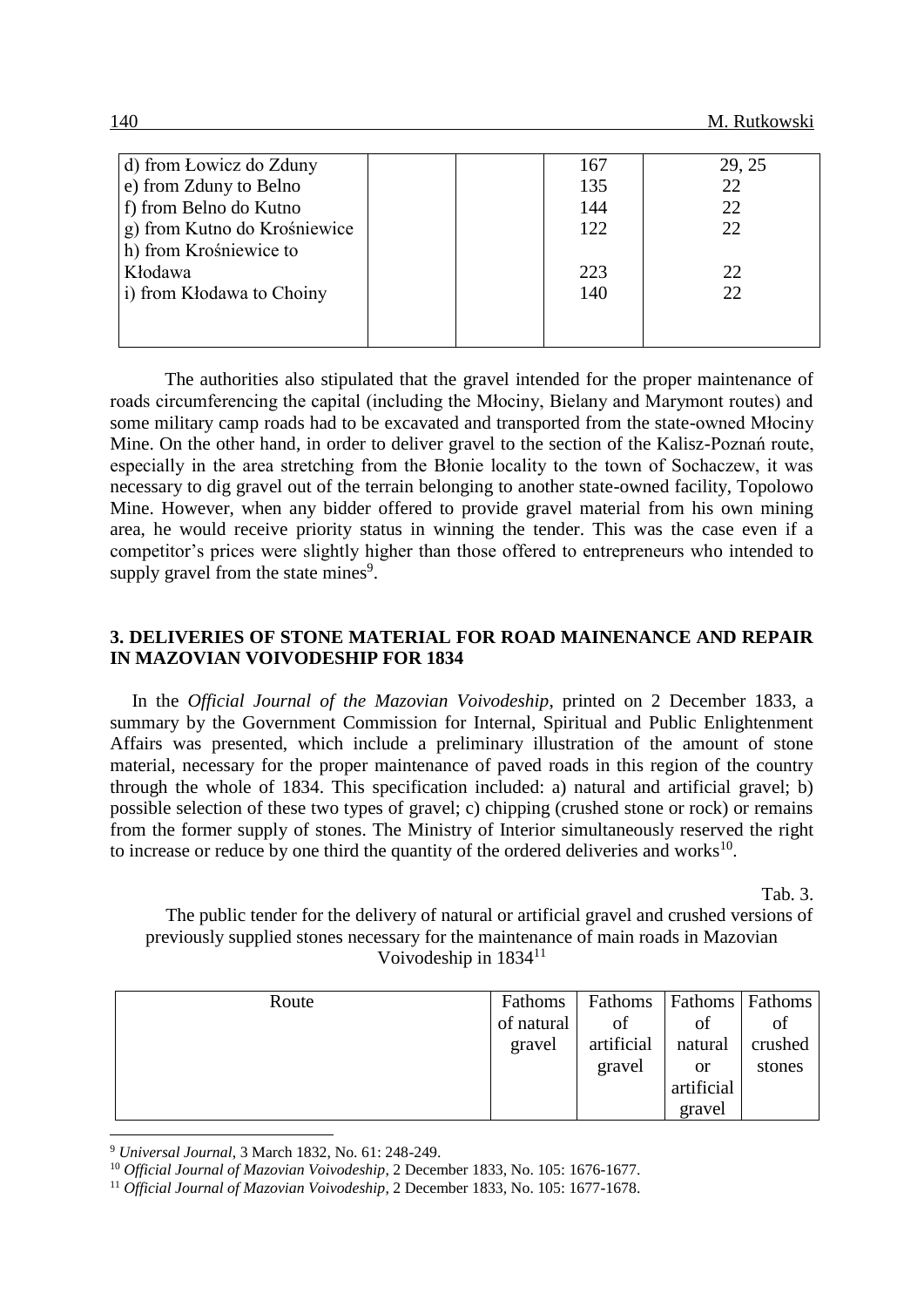| I. Kowno route<br>a) from Praga to Jabłonna<br>b) from Jabłonna to Zgierz                                                                                                                 | 100            |     | 115                      |             |
|-------------------------------------------------------------------------------------------------------------------------------------------------------------------------------------------|----------------|-----|--------------------------|-------------|
| II. Brześć Litewski route<br>a) from the road to Janków to the border of<br><b>Warsaw District</b>                                                                                        |                |     | 200                      | 70          |
| b) from Mingosy on the border of Stanisławów<br>District                                                                                                                                  |                |     | 350                      | 110.5       |
| III. Lublin route<br>a) from Warsaw to Piaseczno<br>b) from Potycze to Mniszów                                                                                                            |                |     | 180<br>38                |             |
| <b>IV.</b> Cracow route<br>a) from Warsaw to Sękocin<br>- from Verst 1-5 inclusive<br>- from Versts 6-16 inclusive                                                                        |                | 155 | 58                       |             |
| V. Kalisz to Poznań route<br>a) from Warsaw to Błonie<br>- from Versts 1-5 inclusive                                                                                                      |                | 100 |                          |             |
| - from Versts 6-16 inclusive<br>b) from Blonie to the border of Warsaw District<br>c) from Verst 3 to Sochaczew<br>d) from Sochaczew beyond Lowicz to the<br>border of Sochaczew District |                |     | 320<br>100<br>230<br>284 |             |
| e) from Verst 79 in the direction of Kłodawa on<br>the border of Gostyn District<br>f) from Verst 140 to Chojny on the border of<br><b>Leczyca District</b>                               |                |     |                          | 364.5<br>80 |
| VI. Gdańsk route on the right bank of the<br>Vistula River<br>a) from Jabłonna to Modlin                                                                                                  | 129            |     |                          |             |
| VII. Roads around Warsaw<br>a) Wilanów road<br>b) Młociny, Bielany and Marymont roads<br>c) Military camp roads and Parysów road                                                          | 9<br>142<br>34 |     |                          |             |
| Roads and squares around Łazienki Palace                                                                                                                                                  | 35             | 27  |                          |             |
| VIII. Additional requirement of the delivery of<br>130 wagons of gravel, with 16 ft <sup>3</sup> in each of<br>them                                                                       |                |     |                          |             |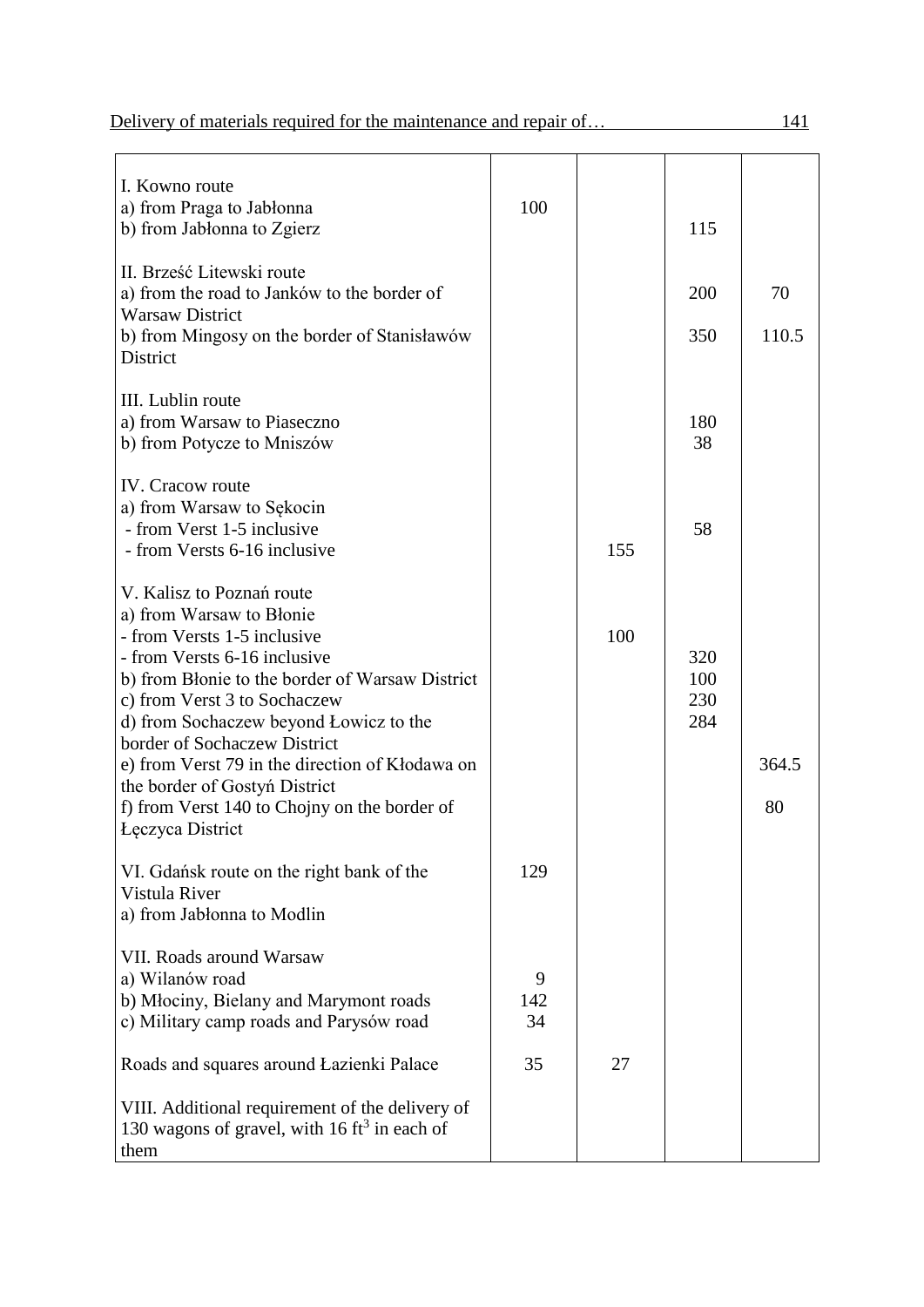As is visible from the collected data, the Government Commission for Internal, Spiritual and Public Enlightenment Affairs, in the procurement of materials required for suitable road maintenance in Mazovian Voivodeship, most often did not make a difference as to whether natural or artificial gravel should be used. In addition, it should be similarly assumed that the solution applied in 1833/1834, in reference to this central region of the country, represented an model to be sanctioned in other years, both in this and in other areas of the Kingdom of the Poland, during the military rule of another Russian Prince of Warsaw, General Paskewich.

Subsequently, on 14 March 1834, the Government Commission of Internal, Spiritual and Public Enlightenment Affairs issued Rescript No. 1 907/3 867, ordering an auction to take place for the supply of 96.625 cubic fathoms of artificial gravel, obtained by crushing granite stones, which was intended for the ongoing repair of the Kalisz-Poznań route, between the town of Kłodawa and the locality of Chojne. The ministry additionally decided at the same time to undertake some other repair works, on this occasion to be commenced a) on the roads around Warsaw, b) on the Lublin route; c) and on other sections of the Kalisz-Poznań route. In view of the above, the Mazovian Voivodeship Commission issued, on 24 April1834, Note No. 21 426, signed by its President, Count Potocki, announcing the public tenders that would be executed in the offices of this institution on 16 May 1834 (at noon).

The tender (with negative bidding) was to start with a total amount of 27,310 Polish zlote and 29.5 grosze. Of course, the offer with the lowest amount proposed was destined to win. Delivered in sealed envelopes, written offers were only accepted if the bidding entrepreneur was able to present proof of the bid money paid $^{12}$ .

#### **4. DELIVERIES OF MATERIALS NECESSARY FOR THE REPAIR AND MAINTANANCE OF PAVED ROADS IN MAZOVIAN VOIVODESHIP IN1836- 1837**

According to the information presented on 1 August 1835 by the Government Commission for Internal, Spiritual and Public Enlightenment Affairs, delivery of maintenance and repair materials for paved roads for the period of 1836-1837 was jointly anticipated. The relevant public tender competition was to be carried out in such a way that, until noon on 7 September 1835, suitable declarations were to be placed at the office of the Mazovian Provincial Commission. Submitted offers had to include the price of both natural and artificial gravel. These declarations had to be additionally accompanied by security deposits with a value of 10% of the amount of the offered prices for all materials, while the exact content of the government offer was available for inspection each day (except holidays) from 8 a.m. to 4 p.m. As announced, the state authorities needed to provide "natural or artificial gravel, depending on the entrepreneur's choosing" for road maintenance<sup>13</sup>.

<sup>12</sup> *Universal Journal*, 4 May 1834, No. 121: 627.

<sup>13</sup> *Official Journal of Mazovian Voivodeship*, 24 August 1835, No. 205: 1053.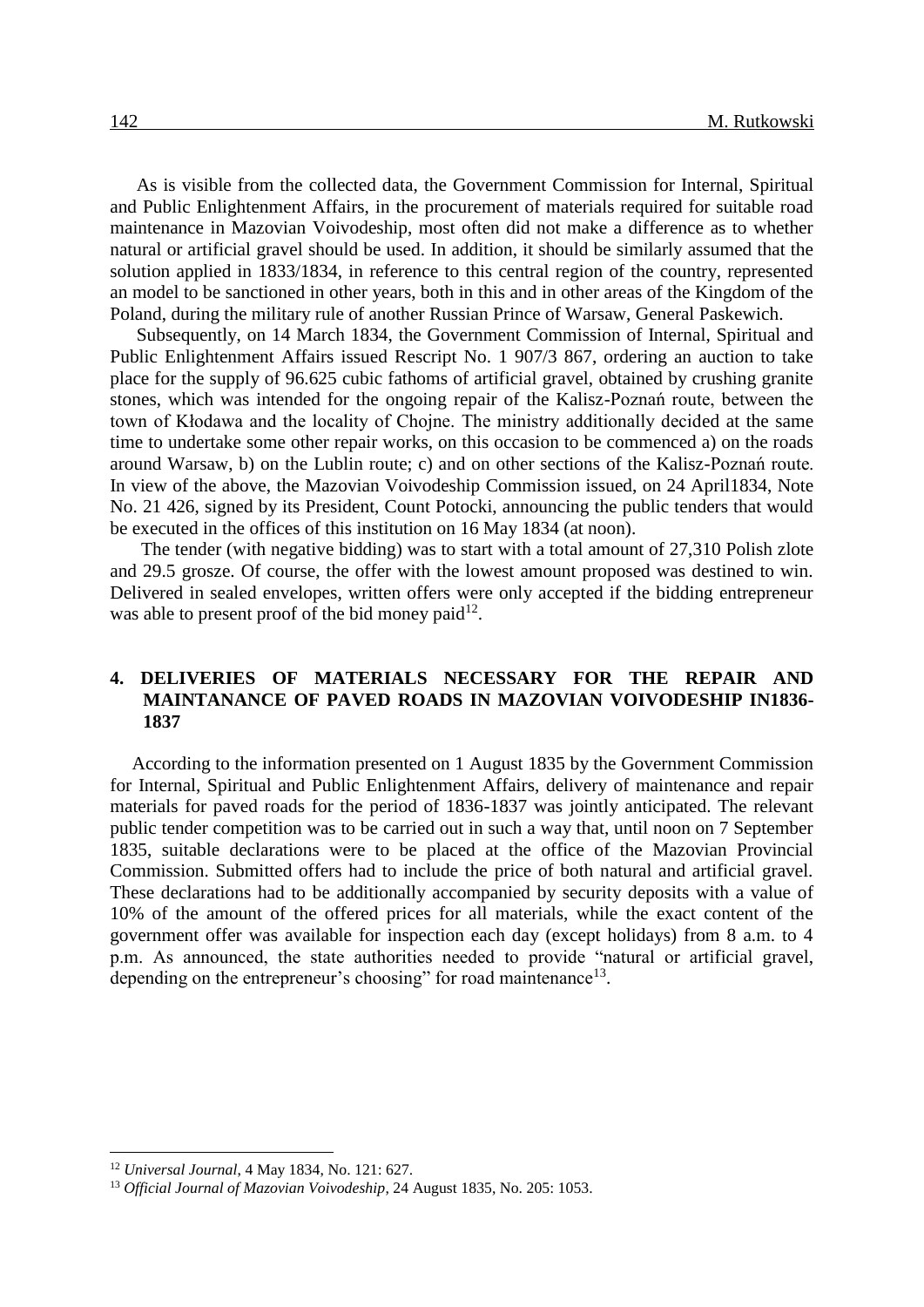Tab. 4.

The public tender for the delivery of natural or artificial gravel and crushed versions of previously supplied stones necessary for the maintenance of main roads in Mazovian Voivodeship in 1834, according to the additional public tender of 16 May 1834<sup>14</sup>

| Route                                              | <b>Bidding</b> | sum $(in   Bid$ money $(in)$ |
|----------------------------------------------------|----------------|------------------------------|
|                                                    | Polish         | zlote, Polish zlote)         |
|                                                    | grosze)        |                              |
|                                                    |                |                              |
| I. Roads around Warsaw                             |                |                              |
| a) Bielany, Młociny and Marymont roads             | 484, 7         | 49                           |
| b) Road leading from Powazki Warsaw's city gate to | 1, 572, 4      | 158                          |
| Parysów                                            |                |                              |
|                                                    |                |                              |
| II. Kalisz-Poznań route                            |                |                              |
| a) from Warsaw to the border of Sochaczew District | 114, 20        | 12                           |
| b) from Verst 80 to Verst 140                      | 6,870, 26      | 687                          |
| c) from Verst 140 to Verst 159                     | 4,358, 27.5    | 436                          |
|                                                    |                |                              |
| III. Lublin route                                  |                |                              |
| a) from Warsaw to Piaseczno                        | 1,371, 5       | 137                          |
| b) from Potycze to Miuszewo                        | 12,539         | 1,253                        |

Tab. 5.

The public tender for the delivery of natural or artificial gravel and crushed versions of previously supplied stones necessary for the maintenance of main roads in Mazovian Voivodeship during 1836/1837 on the following tracks: Kowno route; Brześć Litewski route; Lublin route $15$ 

<sup>14</sup> *Universal Journal*, 4 May 1834, No. 121: 627.

<sup>15</sup> *Official Journal of Mazovian Voivodeship*, 24 August 1835. No. 205: 1053-1054.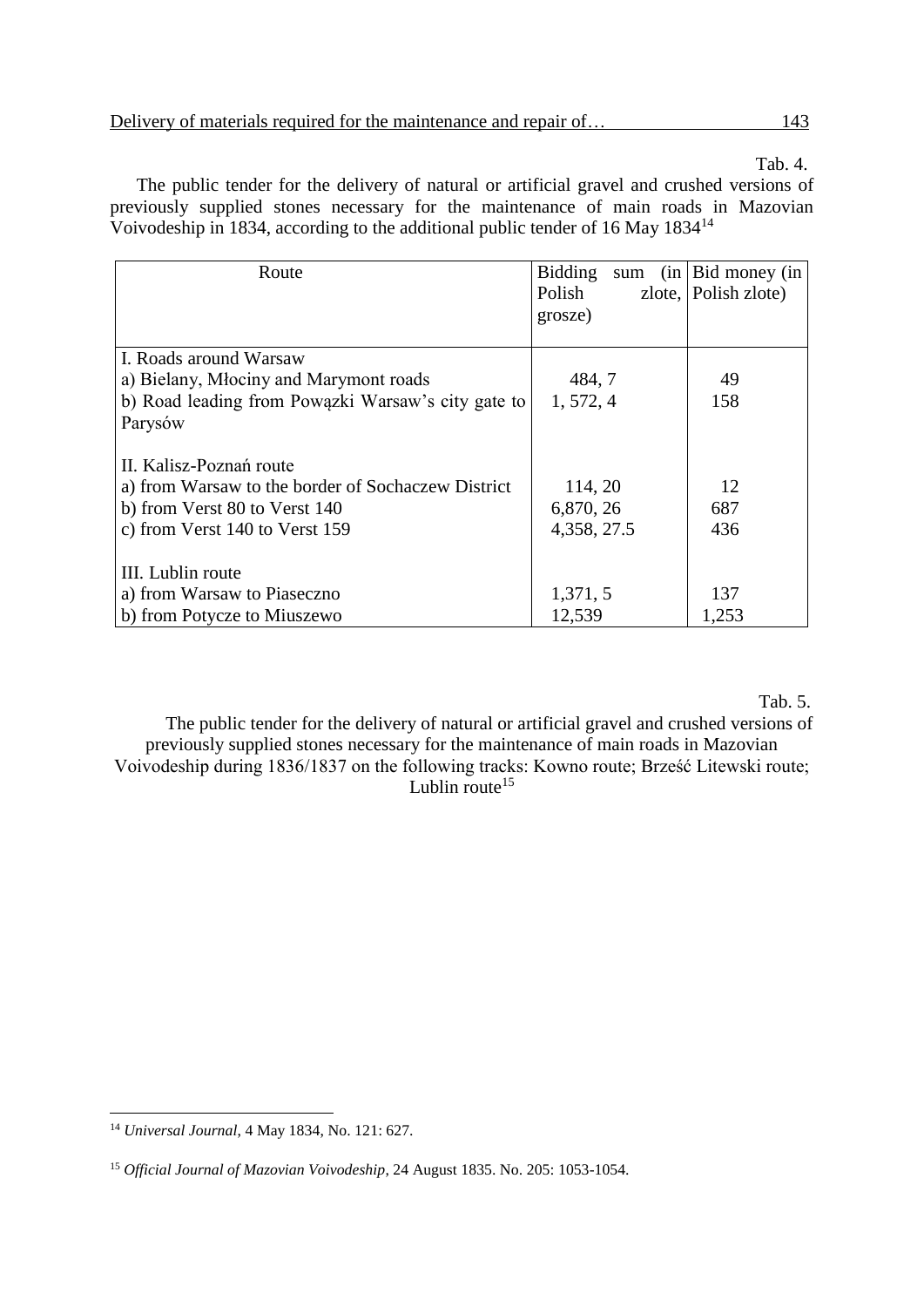| Route                       | Versts    | Fathoms of natural or | Fathoms of crushed    |
|-----------------------------|-----------|-----------------------|-----------------------|
|                             |           | artificial gravel     | stone                 |
|                             |           |                       |                       |
| I. Kowno route              |           |                       |                       |
| a) from Praga to Jabłonna   | $1 - 14$  | 320                   | 1                     |
| b) from Jabłonna to Zgierz  | 14-23     | 160                   |                       |
| II. Brześć Litewski route   |           |                       |                       |
| a) from Praga to Miłosna    | $1 - 5$   | 130                   |                       |
|                             | $5-16$    | 220                   |                       |
|                             | $16-17$   | 15                    |                       |
| b) from Miłosna to Mińsk    | 17-34     | 240                   | Miłosna<br>From<br>to |
| c) from Mińsk do Koussin    | $34 - 50$ | 230                   | Mingosy - 32          |
| d) from Koussin to Mingosy  | $50 - 65$ | 210                   |                       |
|                             |           |                       |                       |
| III. Lublin route           |           |                       |                       |
| a) from Warsaw to Piaseczno | $1 - 5$   | 120                   |                       |
|                             | $5 - 14$  | 180                   |                       |
| b) from Piaseczno to Góra   | 14-30     | 130                   |                       |
| Caldaria                    | $30 - 43$ | 130                   |                       |
| b) from Góra Caldaria to    | 43-47     | 30                    |                       |
| Mniszów (Mniszew)           |           |                       |                       |
|                             |           |                       |                       |
| <b>IV.</b> Cracow route     | $1-4$     | 100                   |                       |
| a) from Warsaw to Sękocin   | $4 - 8$   | 80                    |                       |
|                             | $8-16$    | 120                   |                       |
|                             | $16-27$   | 120                   |                       |
| b) from Sękocin to Tarczyn  | 17-40     | 130                   |                       |
| c) from Tarczyn to Grójec   | $40 - 61$ | 180                   |                       |
| d) from Grójec to Falenica  | $61-63$   | 13                    |                       |
| e) from Falenica to         |           |                       |                       |
| Białobrzegi                 |           |                       |                       |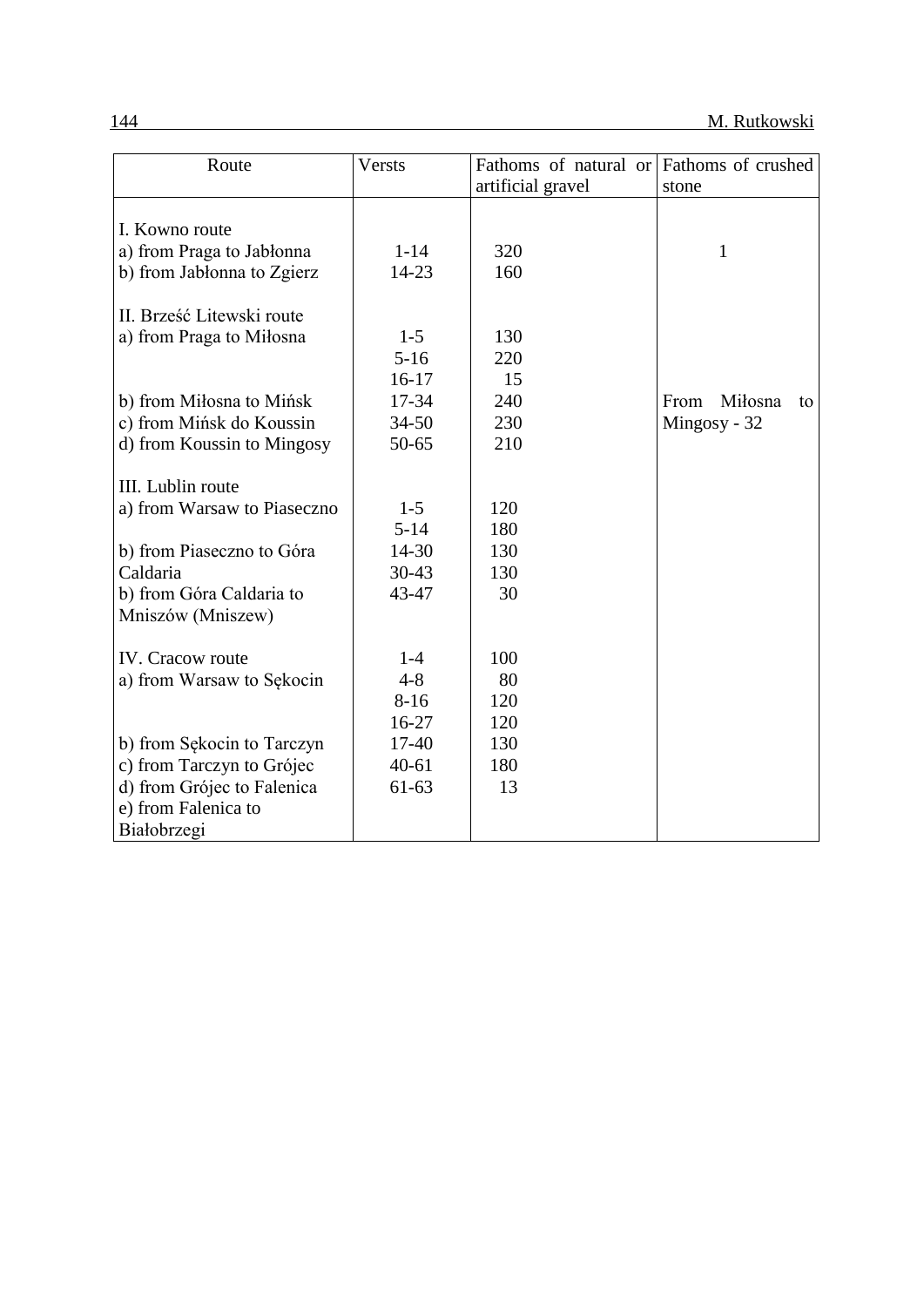Tab. 6.

The public tender for the delivery of natural or artificial gravel and crushed versions of previously supplied stones necessary for maintenance of main roads in Mazovian Voivodeship during 1836/1837 on the following tracks: Kalisz-Poznań route; industrial route; Gdańsk route; Modlin route<sup>16</sup>

| Route                                    | Versts      | Fathoms              | of Fathoms of crushed |
|------------------------------------------|-------------|----------------------|-----------------------|
|                                          |             | natural<br><b>or</b> | stones                |
|                                          |             | artificial gravel    |                       |
|                                          |             |                      |                       |
| I. Kalisz-Poznań route                   | $1 - 14$    | 330                  |                       |
| a) from Warsaw to Ołtarzew               | 14-24       |                      |                       |
| b) from Ołtarzew to Błonie               | $24 - 31$   | 205                  |                       |
|                                          |             | 120                  |                       |
| c) from Błonie to Sochaczew              | 31-48       | 145                  |                       |
| d) from Sochaczew to Łowicz              | 48-72       | 275                  | 31                    |
| e) from Lowicza to the border of         | 74-79       | 60                   |                       |
| <b>Sochaczew District</b>                |             |                      |                       |
| f) from the border of Sochaczew          | 79-94       | 60                   | 119                   |
| District to Płocka Dąbrowa               |             |                      |                       |
| g) from Płocka Dąbrowa to Kutno          | 94-114      | 160                  | 118                   |
| h) from Kutno to Krośniewice             | 114-126     |                      |                       |
| i) from Krośniewice to Kłodawa           | 126-140     | 100                  | 76                    |
| j) from Kłodawa to Chojny                | 140-159     | 130                  | 135                   |
|                                          |             |                      |                       |
| II. Industrial route                     |             |                      |                       |
| a) from Lowicz to the border of          | 72-90       | 200                  |                       |
| <b>Sochaczew District</b>                |             |                      |                       |
| b) from the border of Sochaczew          | 90-112      | 185                  |                       |
| District to the border of Rawa District  |             |                      |                       |
| c) from the border of Rawa District      | 112-133     | 240                  |                       |
| to the border of Kalisz Voivodeship      |             |                      |                       |
|                                          |             |                      |                       |
| III. Gdańsk route on the right bank of   |             |                      |                       |
| the Vistula River                        |             |                      |                       |
| a) from Jabłonna to Modlin               | Distance of | 220                  |                       |
|                                          | 13 versts   |                      |                       |
| IV. Gdańsk route on the left bank of the |             |                      |                       |
| Vistula River                            |             |                      |                       |
| a) from Warsaw to Młociny                | $1-6$       | 140                  |                       |
| b) from Młociny to Kazuń                 | $6 - 26$    | 290                  |                       |
|                                          |             |                      |                       |

 $\overline{a}$ <sup>16</sup> *Official Journal of Mazovian Voivodeship*, 24 August 1835, No. 205: 1054-1055.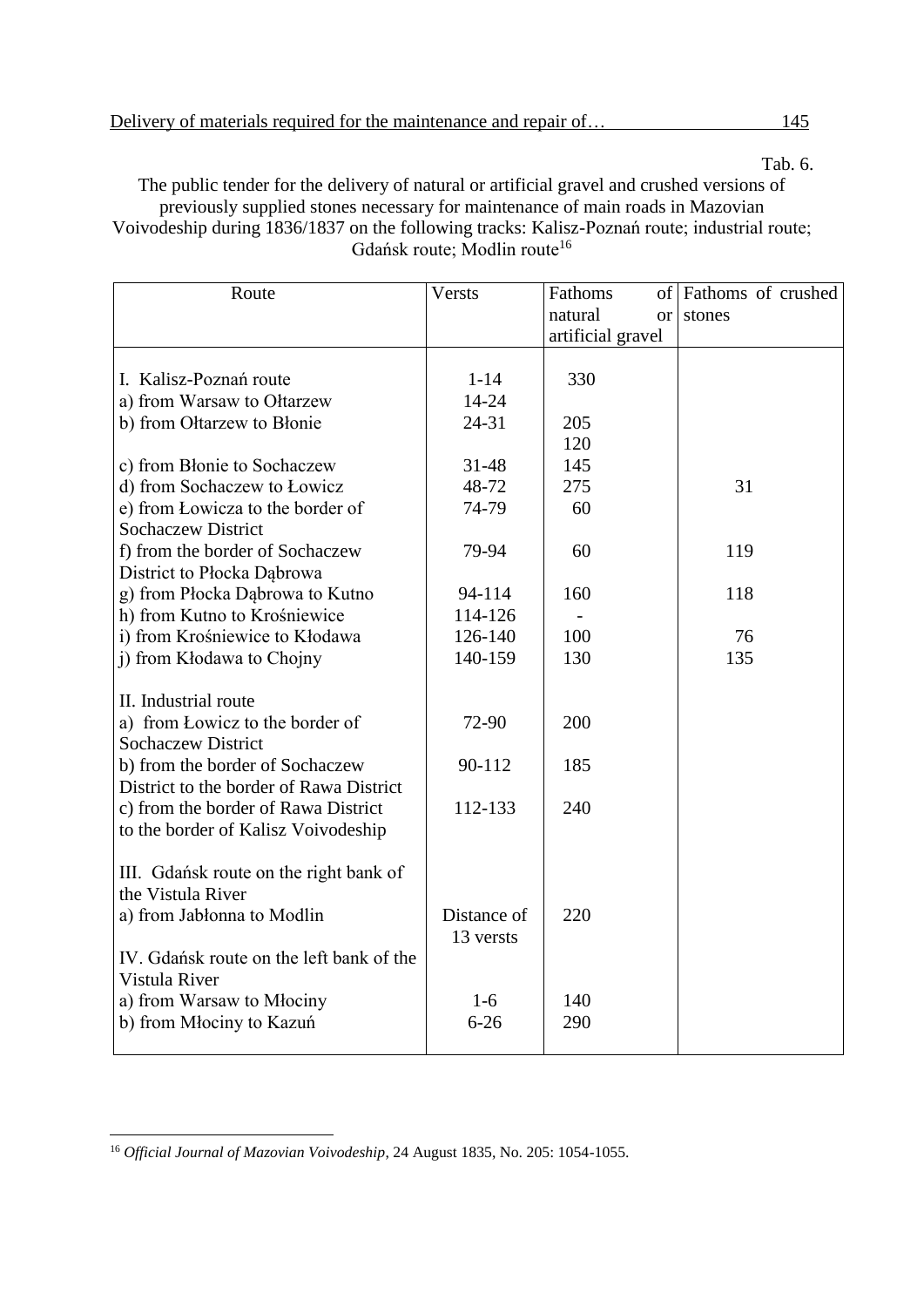Tab. 7.

The public tender for the delivery of natural or artificial gravel and crushed versions of previously supplied stones necessary for maintenance of main roads in Mazovian Voivodeship during  $1836/1837$  on the following tracks<sup>17</sup>

| Route                        | <b>Versts</b> | of<br>Fathoms            |
|------------------------------|---------------|--------------------------|
|                              |               | natural<br><sub>or</sub> |
|                              |               | artificial gravel        |
|                              |               |                          |
| I Radzymin route             |               |                          |
| a) from Praga to Radzymin    | $1 - 19$      | 330                      |
|                              |               |                          |
| II. Roads around Warsaw      |               |                          |
| a) Bielany road              |               | 50                       |
| b) Marymont road             |               | 16                       |
| c) Wilanów and Siedlce roads |               | 15                       |
| d) Military camps roads      |               | 25                       |
|                              |               |                          |

Accordingly, one of leading figures on the Government Committee of Internal Affairs, Felix Łubieński, in a text he wrote on 15 August 1835, strongly emphasized the need to fully comply with all the terms of above-described public tender<sup>18</sup>.

### **5. CONTRACT SIGNED BETWEEN THE GOVERNMENT COMMISSION FOR INTERNAL, SPIRITUAL AND PUBLIC ENLIGHTENMENT AND THE ENTREPRENEUR S.N. POSNER**

Although most tenders eventually brought about relatively positive results, several years of experience gained in the first half of the 1830s with public bidding for the supply of materials necessary for repairing and maintaining Polish paved roads (especially in the central part of the kingdom) revealed some obvious flaws on the entire system. Based on this observation, mostly with the purpose of thwarting further practices bearing the characteristics of the collusion of bidding, the Directorate of Land and Water Communications and the Government Commission for Internal, Spiritual and Public Enlightenment Affairs finally implemented, in 1836. some drastic countermeasures, aiming to reduce this problematic phenomenon.

Such possibilities were opened up when a few formally competing entrepreneurs approached the ministerial office, proposing to carry out a comprehensive conservation of paved roads in the whole of the kingdom to eventually ensure long-term general stone material delivery intended for use by the Directorate of Land and Water Communications. Among these persons was S.N. Posner, who, at least in the view of Warsaw's transportation administration authorities, presented the most favourable conditions for such an overall approach from the government's perspective. As a result, the Government Commission for Internal, Spiritual and Public Enlightenment Affairs concluded an appropriate agreement solely with this entrepreneur, which was subsequently approved by country's official civil

<sup>17</sup> *Official Journal of Mazovian Voivodeship*, August 24, 1835. No 205: 1055.

<sup>18</sup> *Official Journal of Mazovian Voivodeship*", August 24, 1835. No 205: 1058.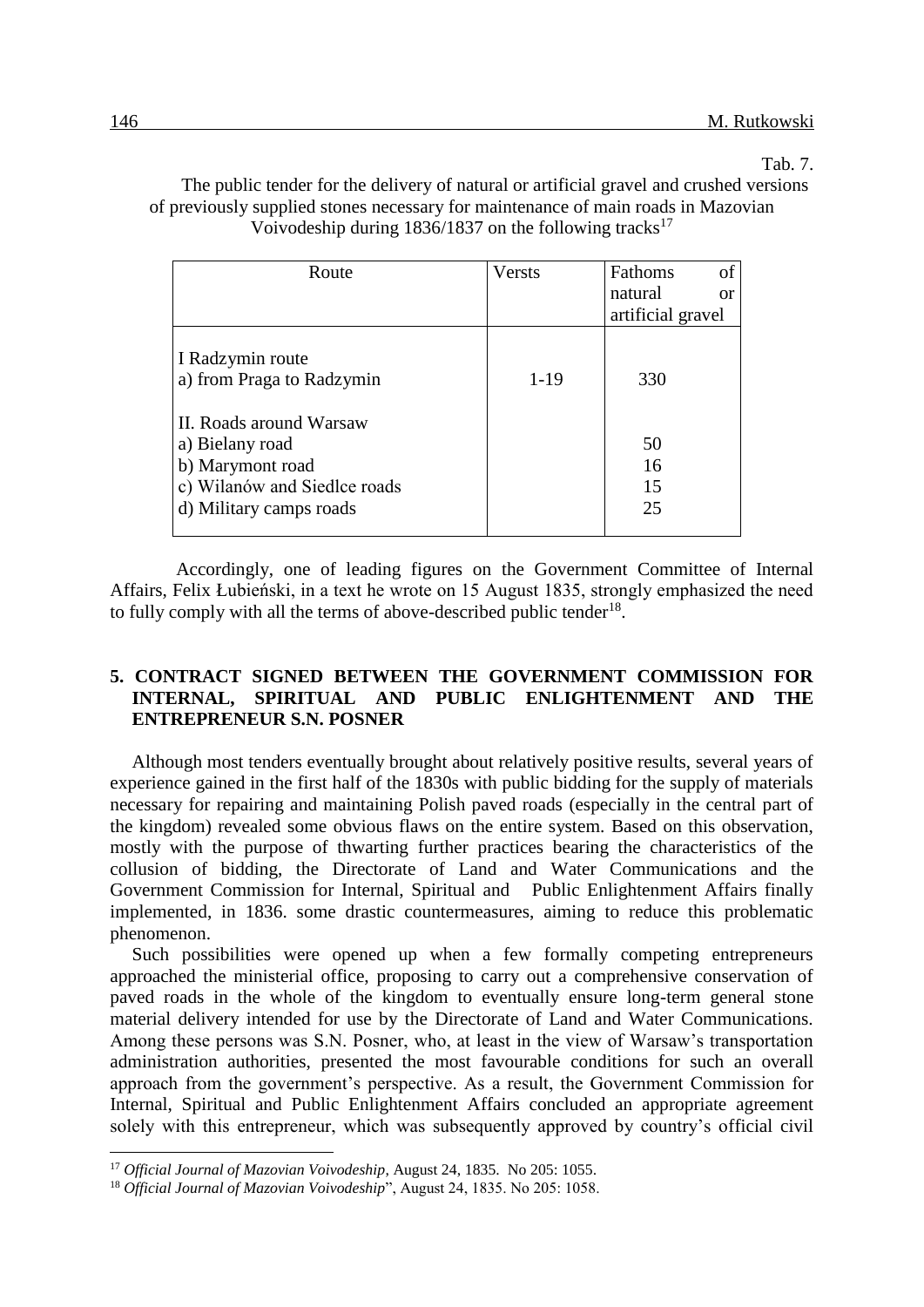government, the Administrative Council.

On the basis of the contract signed, Posner, accepted and embraced his commitment to provide the state transportation administration with stone material necessary for the further maintenance of Polish paved roads for 10 years (i.e., during the period 1836-1845). At the same time, the Warsaw authorities received some strong financial guarantees from the entrepreneur concerning the accuracy of his economic promises. Indeed, during 1836, he was already agreeing to deliver goods (stone material) at prices that were, on average by 17% less than those applicable in the previous. As a result, the Ministry of Interior not only secured the Public Road Fund against further, uncontrolled financial loss, but also managed to achieve savings on material supplies, estimated in this case at over 200,000 Polish zlote per annum<sup>19</sup>.

That said, both the Directorate of Land and Water Communications and the Government Commission for Internal Affairs were not entirely satisfied with the basic deal struck with Posner. In order to expand the anticipated gains, the Ministry of Interior especially wanted to continue maintaining some of the benefits that could possibly result from the ongoing open public tenders for the delivery of stone material necessary for the maintenance and repair of paved roads. For this reason, in the contract signed with Posner, it was stated that the Government Commission for Internal, Spiritual and Public Enlightenment Affairs would take into consideration the annual conduct in all governorates of the kingdom concerning local bids, in which other entrepreneurs would be able to apply for the delivery work of the described materials, but only if they were able to offer lower prices than Posner. Any eventual financial benefits that would have arisen from carrying out these local auctions would be divided equally between the state administration and Posner himself. This so-called "main administrator", having assured for himself the right to participate in governate bidding, thus obtained prerogatives to prevent possible collusions; at the same time he was able to influence the price fluctuations (reduction) of scarce stone material. Indeed, only during a few preliminary local public tenders, implemented in 1836 just after the agreement between the Ministry of Interior and Posner was signed, did the bidding prices for services for supplying stone materials required for the maintenance of paved roads turn out to be "quite different", compared with previous times. As reported by the Ministry of Interior, it became clear that "the bidders even offered prices that were 11% lower than those offered by the main administrator [i.e., Posner]"<sup>20</sup>.

#### **6. CONCLUSIONS**

 $\overline{a}$ 

Absolutely necessary for the maintenance of the main road infrastructure in the Kingdom of Poland at acceptable and sustainable level, the delivery of stone materials was secured in the first half of the 1830s by a) the initial continuation of pre-revolutionary solutions and b) the introduction of new bidding regulations in May 1833. It soon turned out, however, that the copious bid rigging among bidders made the process of supplying of these scare materials relatively costly. Thus, in the mid-1830s, the Directorate of Land and Water Communications and - superior to this transportation institution - the Government Commission for Internal, Spiritual and Public Enlightenment Affairs at least partly solved this problem by concluding a

<sup>19</sup> Central Archives of Historical Record in Warsaw. *Druga Rada Stanu Królestwa Polskiego: 1836*. Signature 104: 344.

<sup>20</sup> Central Archives of Historical Record in Warsaw. *Druga Rada Stanu Królestwa Polskiego: 1836*. Signature 104: 345.